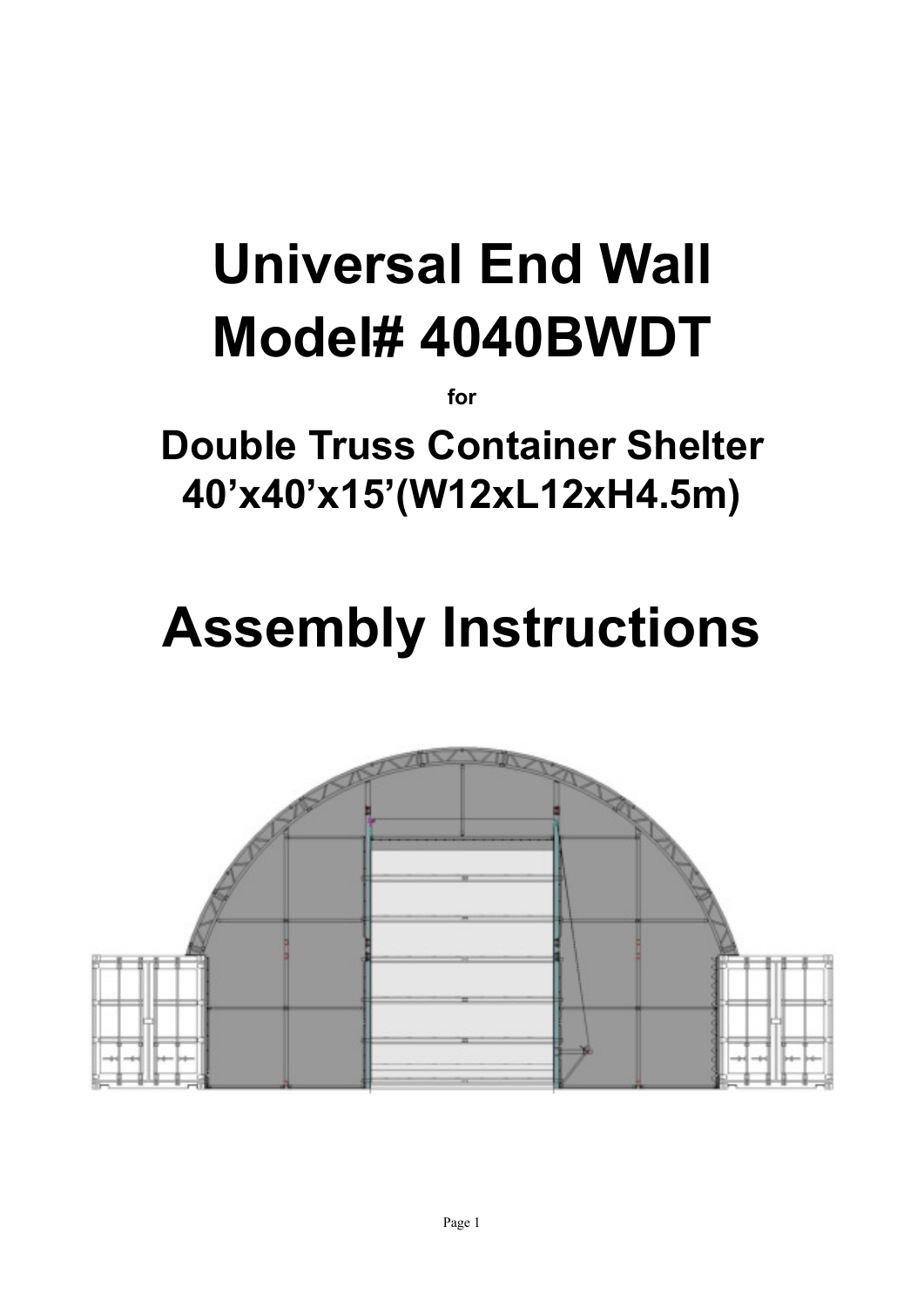## **RECOMMENDED TOOLS**

## Equipment List

| Speed Wrench<br>22#.23#.24# | $\begin{array}{c} \begin{array}{c} \end{array} \end{array}$ |
|-----------------------------|-------------------------------------------------------------|
| Hammer (30lb)               |                                                             |
| Rope (12#)                  | tzhuarui.cn.alibaba.com                                     |
| Long Tape (50m)             |                                                             |
| Hammer Drill*1              |                                                             |
| Lifter*2                    |                                                             |
| Crane*1                     |                                                             |
| Forklift*1                  |                                                             |
| Protective<br>equipment     |                                                             |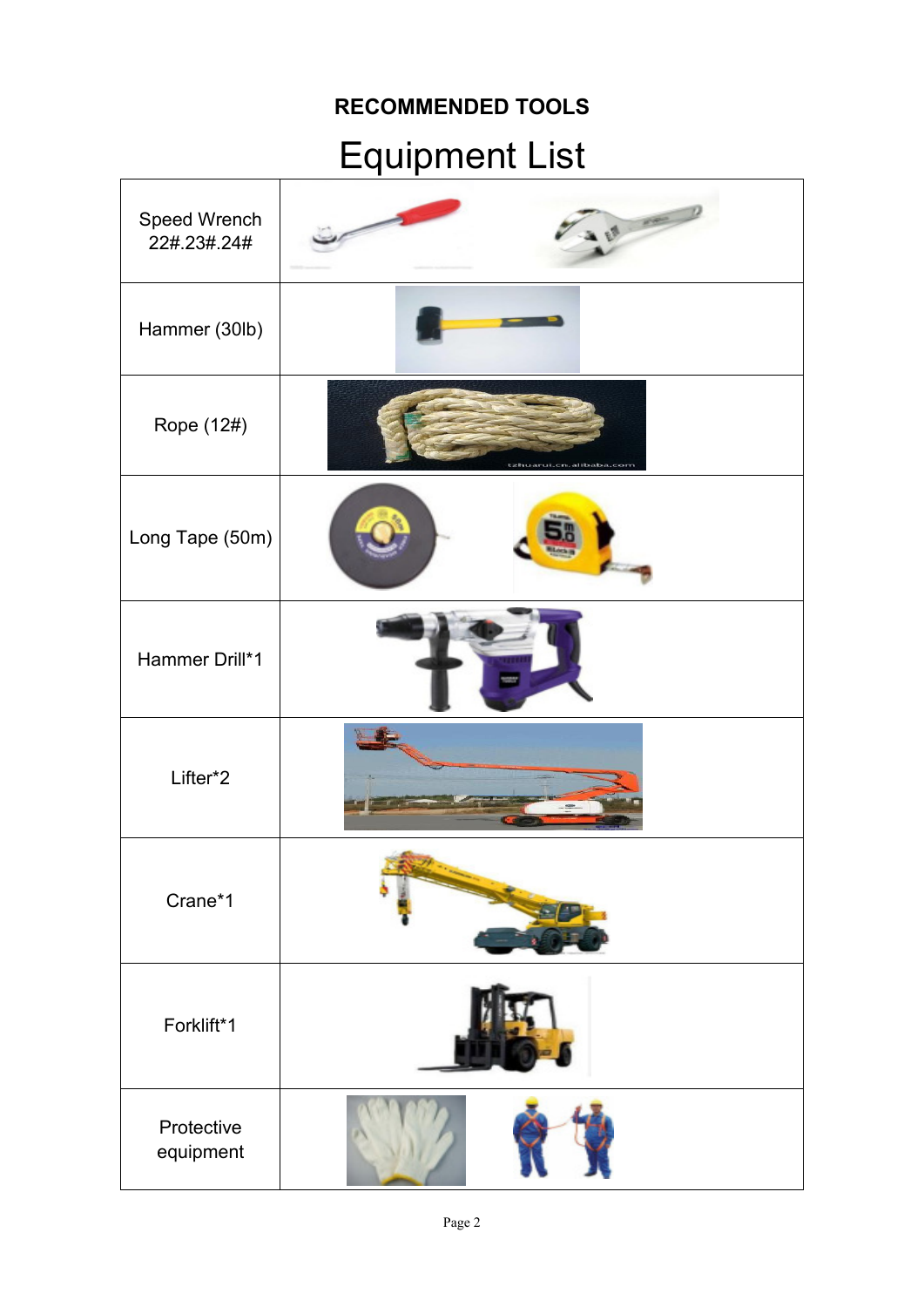#### **YOU MUST READ THIS DOCUMENT BEFORE YOU BEGIN TO ASSEMBLE THE SHELTER**.

Thank you for purchasing our shelter. When properly assembled and maintained, this product will provide years of reliable service. These instructions include helpful hints and important information needed to safely assemble and properly maintain the shelter. Please read these instructions *before* you begin.

If you have any questions during the assembly, please contact local dealer for assistance.

#### **SAFETY PRECAUTIONS**

- . Wear eye protection.
- . Wear head protection
- . Wear gloves when handling metal tubes
- . Use a portable GFCI (Ground Fault Circuit Interrupter) when working with power tools and cords.
- . Do not climb on the shelter or framing during or after construction.
- . Do not occupy the shelter during high winds, tornadoes, or hurricanes.
- . Provide adequate ventilation if the structure is enclosed.
- . Do not store hazardous materials in the shelter.
- . Provide proper ingress and egress to prevent entrapment.

#### **ANCHORING INSTRUCTIONS**

Prior to assembling this shelter, please read the *MUST READ* document included with the shipment. **WARNING:** The anchor assembly is an integral part of the shelter construction. Improper anchoring may cause shelter instability and failure of the structure. Failing to anchor the shelter properly *will void the manufacturer's warranty* and may cause serious injury and damage.

#### **LOCATION**

Choosing the proper location is an important step before you begin to assemble the structure. The following suggestions and precautions will help you determine whether your selected location is the best location.

. Never erect the structure under power lines.

. Identify whether underground cables and pipes are present *before* preparing the site or anchoring the structure.

. Location should be away from structures that could cause snow to drift on or around the building

. Do not position the shelter where large loads such as snow and ice, large tree branches, or other overhead obstacles could fall.

. Your shelter's cover can be quickly removed and stored prior to severe weather conditions. If strong winds or severe weather is forecast in your area, we recommend removal of cover.

#### **SITE**

After choosing a location, proper preparation of the site is essential. The following site characteristics will help ensure the integrity of the structure.

. The support structure must be level to properly and safely erect and anchor the frame.

. Drainage: Water draining off the structure and from areas surrounding the site should drain away from the site to prevent damage to the site, the structure, and contents of the structure.

**WARNING:** The individuals assembling this structure are responsible for designing and furnishing all temporary bracing, shoring and support needed during the assembly process. For safety reasons, those who are not familiar with recognized construction methods and techniques *must seek the help of a qualified contractor.*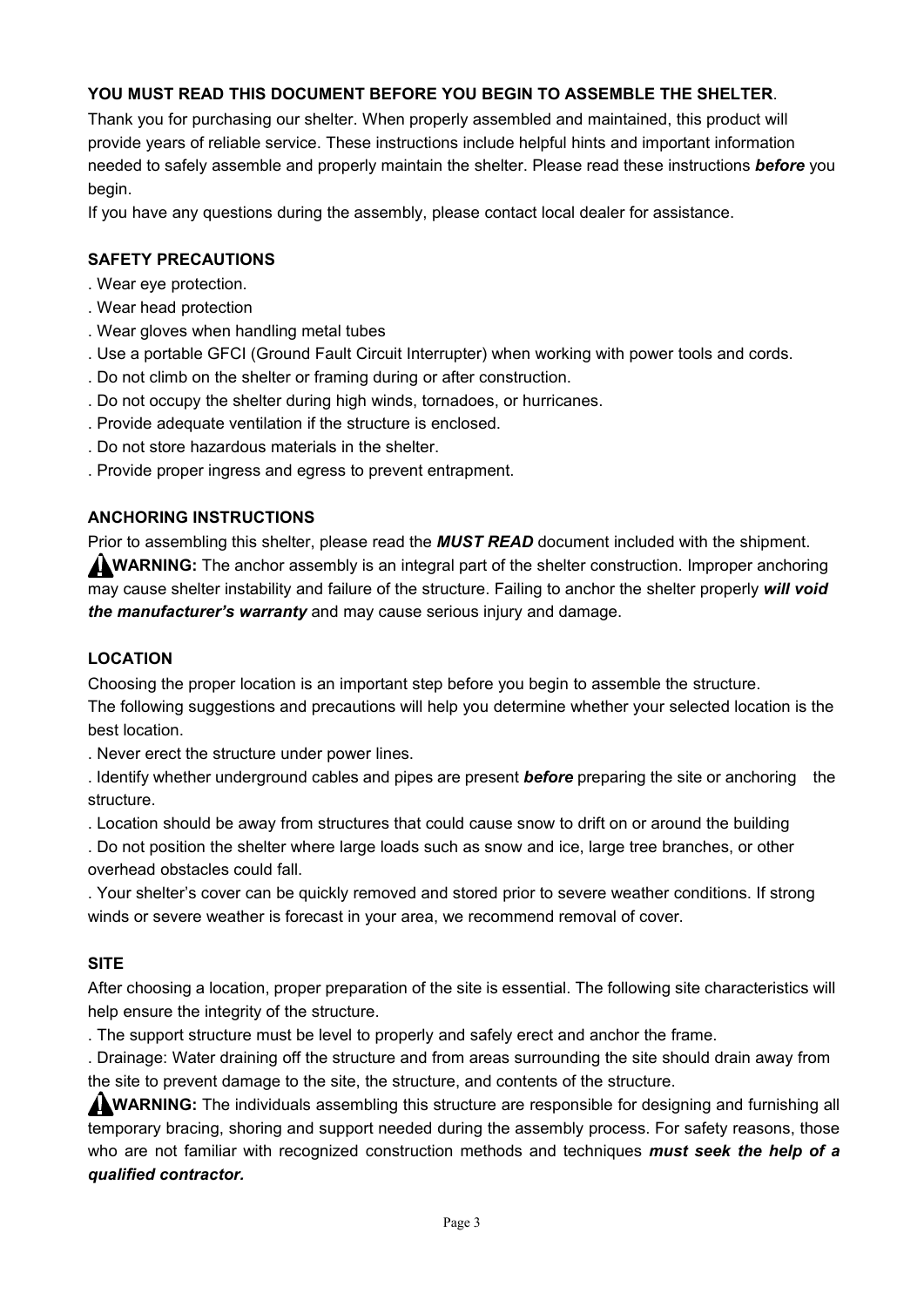|              | Universal End Wall with winch door for<br>Double Truss Container Shelter W12xL12xH4.5m<br><b>Parts List</b> |         |                    |  |  |  |  |
|--------------|-------------------------------------------------------------------------------------------------------------|---------|--------------------|--|--|--|--|
|              |                                                                                                             |         |                    |  |  |  |  |
|              |                                                                                                             |         |                    |  |  |  |  |
| Part<br>Code | <b>Description</b>                                                                                          |         | Qty/<br><b>PCS</b> |  |  |  |  |
| 21           | left lower post welded with door track                                                                      |         | 1                  |  |  |  |  |
| 22           | right lower post welded with door<br>track                                                                  |         | 1                  |  |  |  |  |
| 23           | middle post welded with door track<br>(extension for high cube container)                                   |         | $\overline{2}$     |  |  |  |  |
| 24           | left upper post welded with door<br>track and pully                                                         |         | 1                  |  |  |  |  |
| 25           | right upper post welded with door<br>track and pully                                                        |         | 1                  |  |  |  |  |
| 26           | upper post                                                                                                  | Ш       | 2                  |  |  |  |  |
| 27           | connection plate for post                                                                                   |         | $6 + 6$            |  |  |  |  |
| 28           | interior lower post                                                                                         | П<br>u  | $\overline{2}$     |  |  |  |  |
| 29           | interior middle post (extension for<br>high cube container)                                                 | H.      | $\overline{2}$     |  |  |  |  |
| 30           | interior upper post, left & right                                                                           | ╙<br>⊃৲ | 2                  |  |  |  |  |
| 30A          | base plate                                                                                                  |         | 2                  |  |  |  |  |
| 31           | cross beam, 2pcs/set                                                                                        | œ       | 1 set              |  |  |  |  |
| 32           | vertical rod                                                                                                | ∝       | 1                  |  |  |  |  |
| 33           | rail                                                                                                        | ∝       | $\overline{2}$     |  |  |  |  |
| 34           | rail                                                                                                        | €       | 8                  |  |  |  |  |
| 35           | rail                                                                                                        | c       | 4                  |  |  |  |  |
| 36           | side square tube (left & right) with<br>velcro                                                              | ш,      | $\overline{2}$     |  |  |  |  |
| 37           | side square tube with velcro<br>(extension for high cube container)                                         | FШ.     | $\overline{2}$     |  |  |  |  |
| 38           | door winch bracket                                                                                          |         | 1                  |  |  |  |  |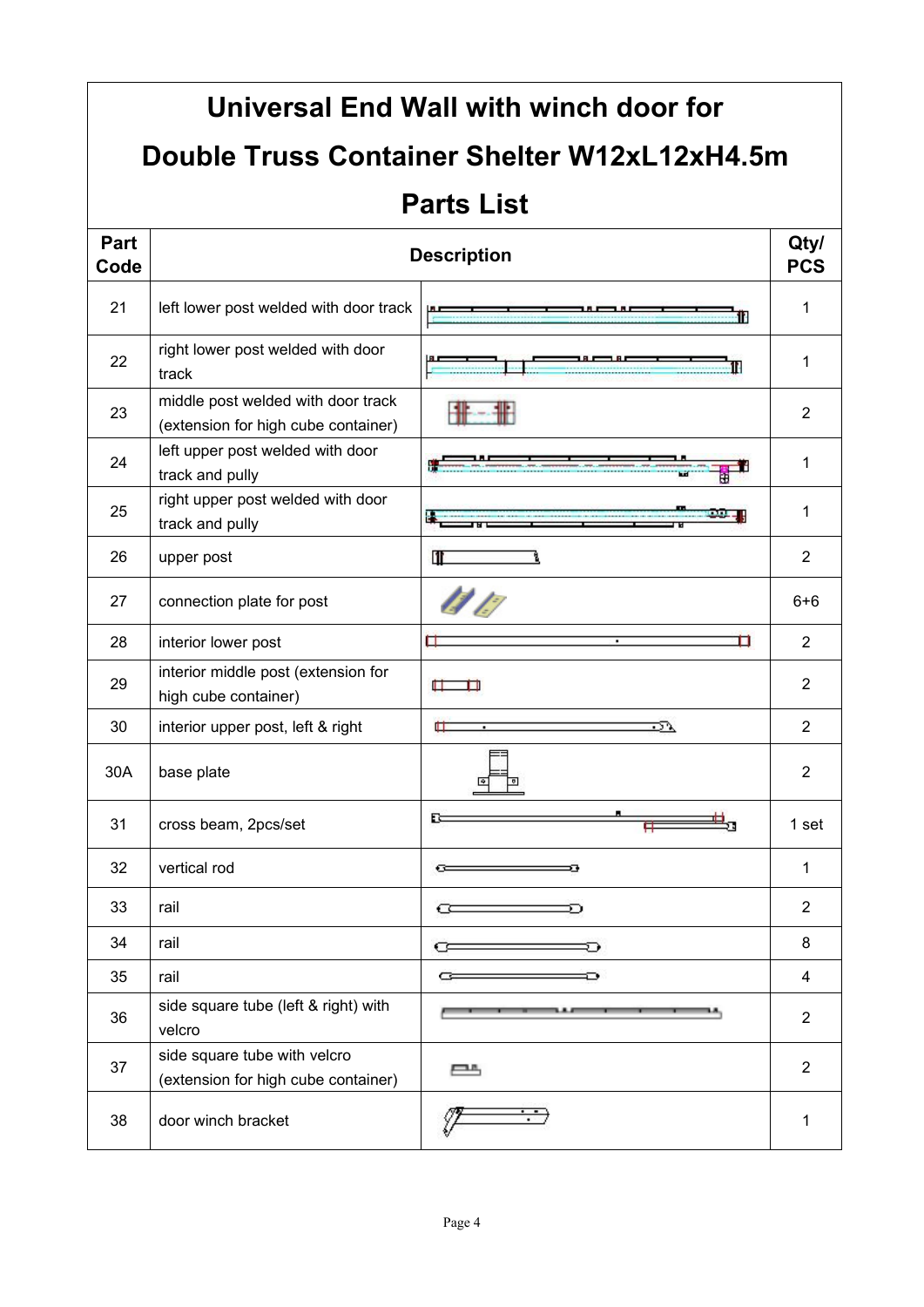| 39 | support tube for winch bracket                   | 何く<br>л                         | 1                        |
|----|--------------------------------------------------|---------------------------------|--------------------------|
| 40 | pole for door opening                            |                                 | $\mathbf{1}$             |
| 41 | door bracing tube 2pcs/set                       | 咥                               | 5 sets                   |
| 42 | bottom bracing tube with hole<br>2pcs/set        | ℡                               | 1 set                    |
| 43 | tube clip with bolt                              |                                 | 11                       |
| 44 | bolt M12x130 for post                            | <b>The State State Add</b>      | 26                       |
| 45 | bolt M10x70 for post                             | <b><i><u>ANG MANASA</u></i></b> | 25                       |
| 46 | bolt M10x30 for connection plate                 | <b>BOODWAY</b>                  | 22                       |
| 47 | bolt M10x90 for swaged tube                      | <b>RANGERS</b>                  | 12                       |
| 48 | bolt M8x70 for rail                              |                                 | $\overline{2}$           |
| 49 | carriage bolt M12x100 for rail                   |                                 | $\,6\,$                  |
| 50 | bolt M6x40 for door bracing tube<br>No.41, No.42 |                                 | 6                        |
| 51 | expansion bolt                                   |                                 | 16                       |
| 52 | cable tie                                        |                                 | 60                       |
| 53 | rope, 5 bundles                                  |                                 | 2 packs                  |
| 54 | steel wire rope                                  |                                 | $\mathbf{1}$<br>bundle   |
| 55 | steel wire clamp                                 |                                 | $\overline{\mathcal{A}}$ |
| 56 | door winch                                       |                                 | $\mathbf{1}$             |
| 57 | front cover                                      |                                 | $\mathbf{1}$             |

Note: End Wall shall be installed according to the dimensions indicated in mm (millimeter) in the drawing. The dimensions indicated in feet are for reference only.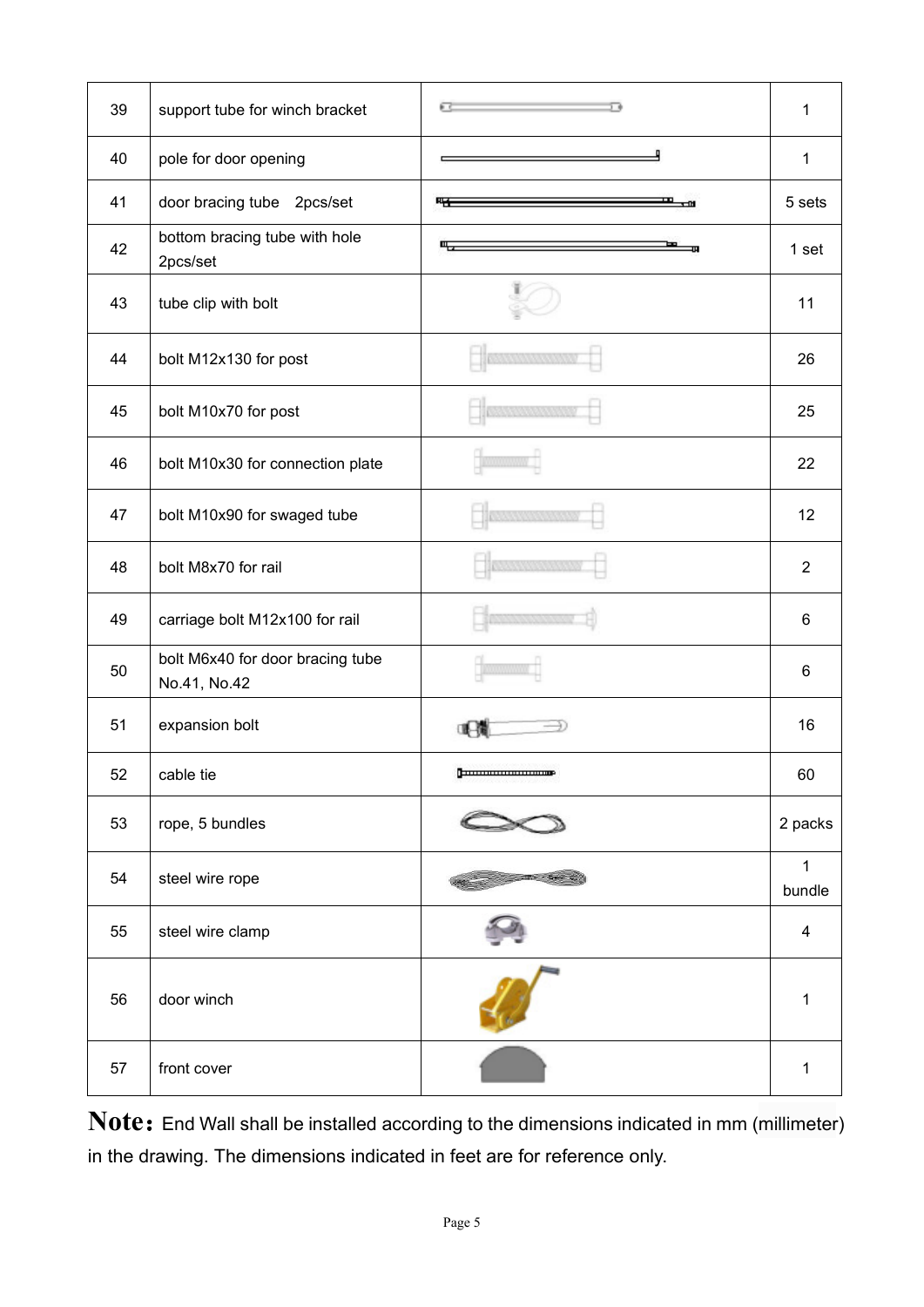## **FRAME INSTALLATION**

## **Installation for End Wall Basing on 40ft standard container (2.6m, 8'6'' high)**

Winch door size: W4.0xH4.88m (13ftx16ft)

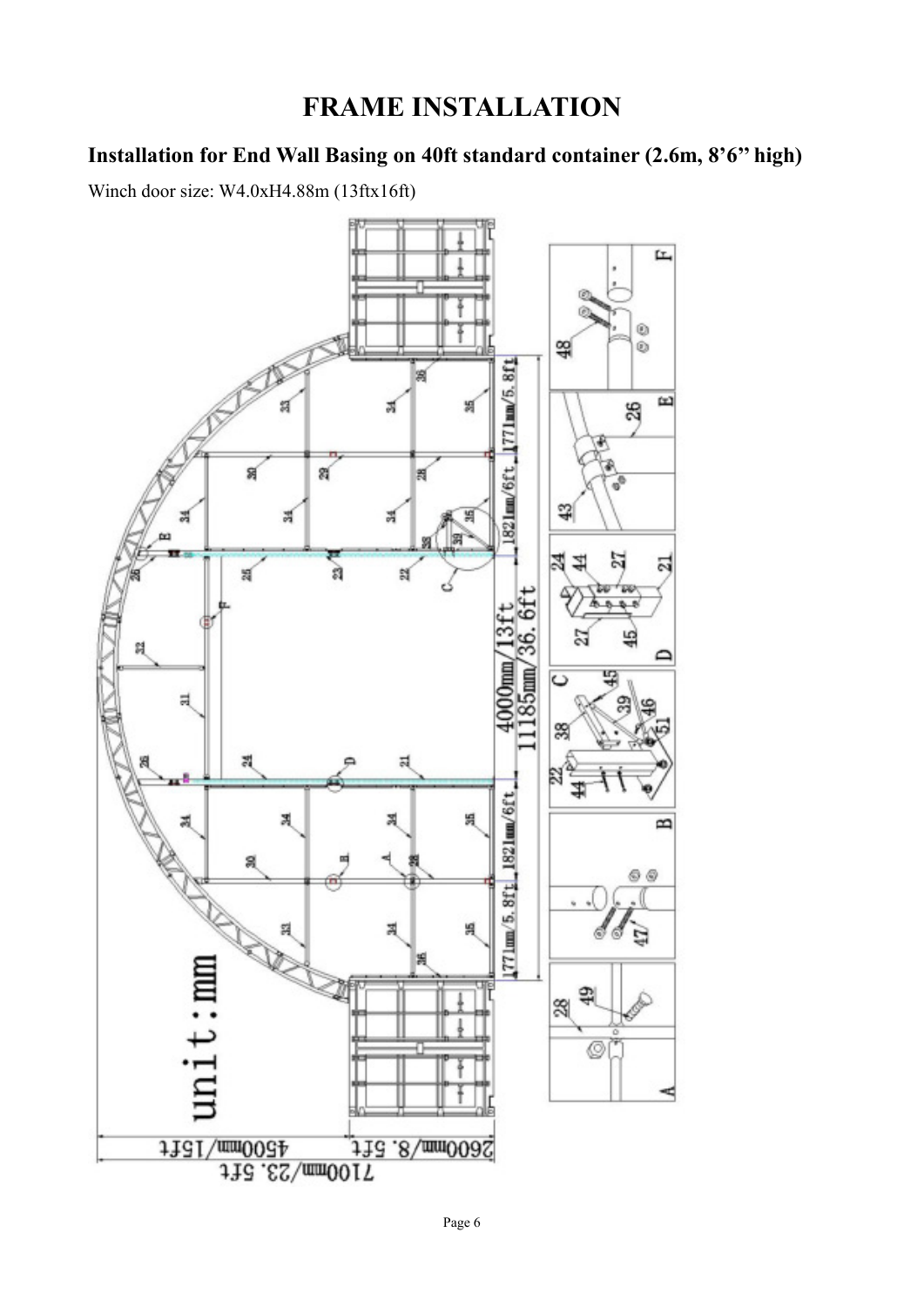## **Installation for End Wall Basing on 40ft high cube container (2.9m, 9'6'' high)**

Winch door size: W4.0xH5.18m (13ftx17ft)

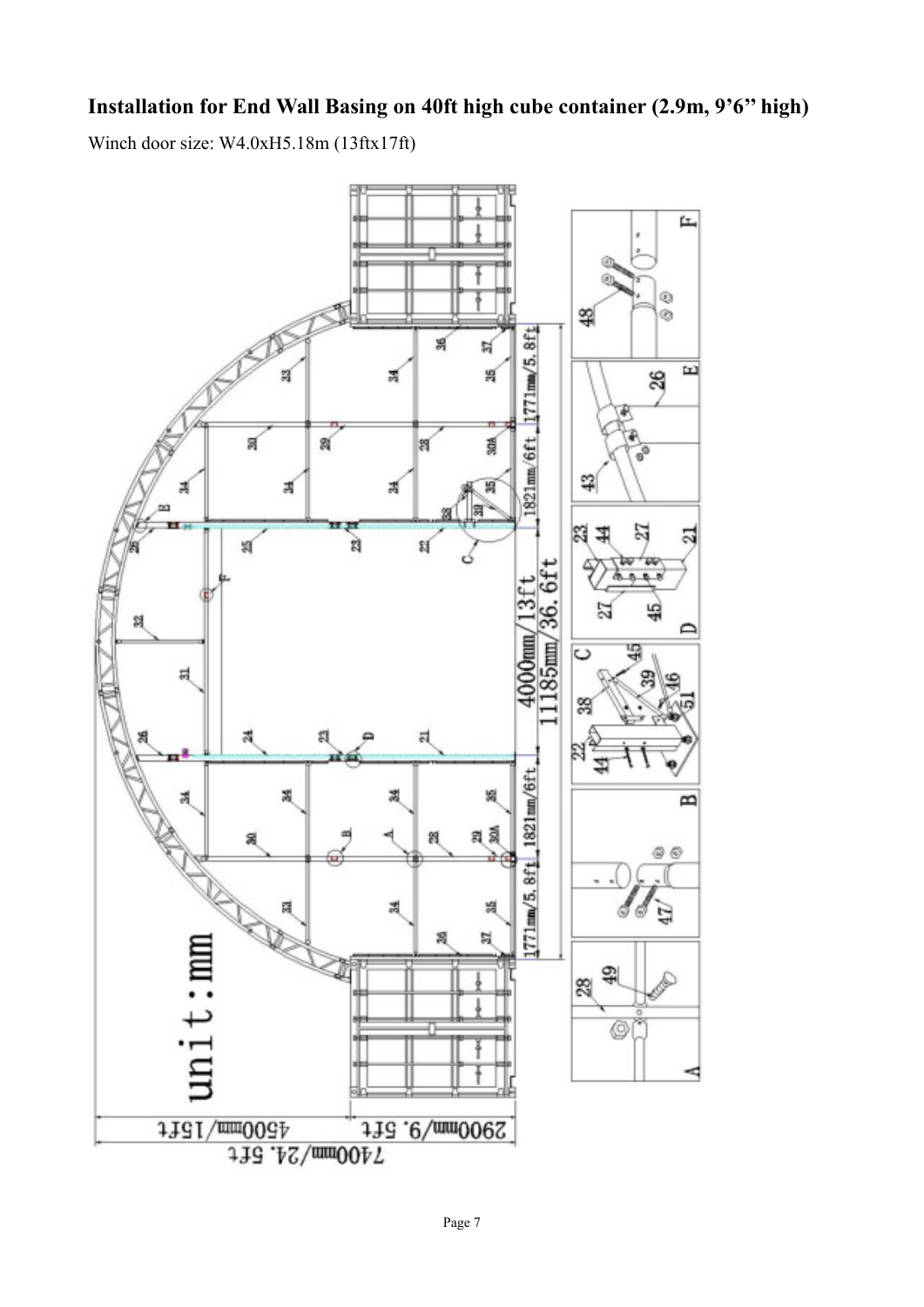## **WINCH DOOR INSTALLATION**

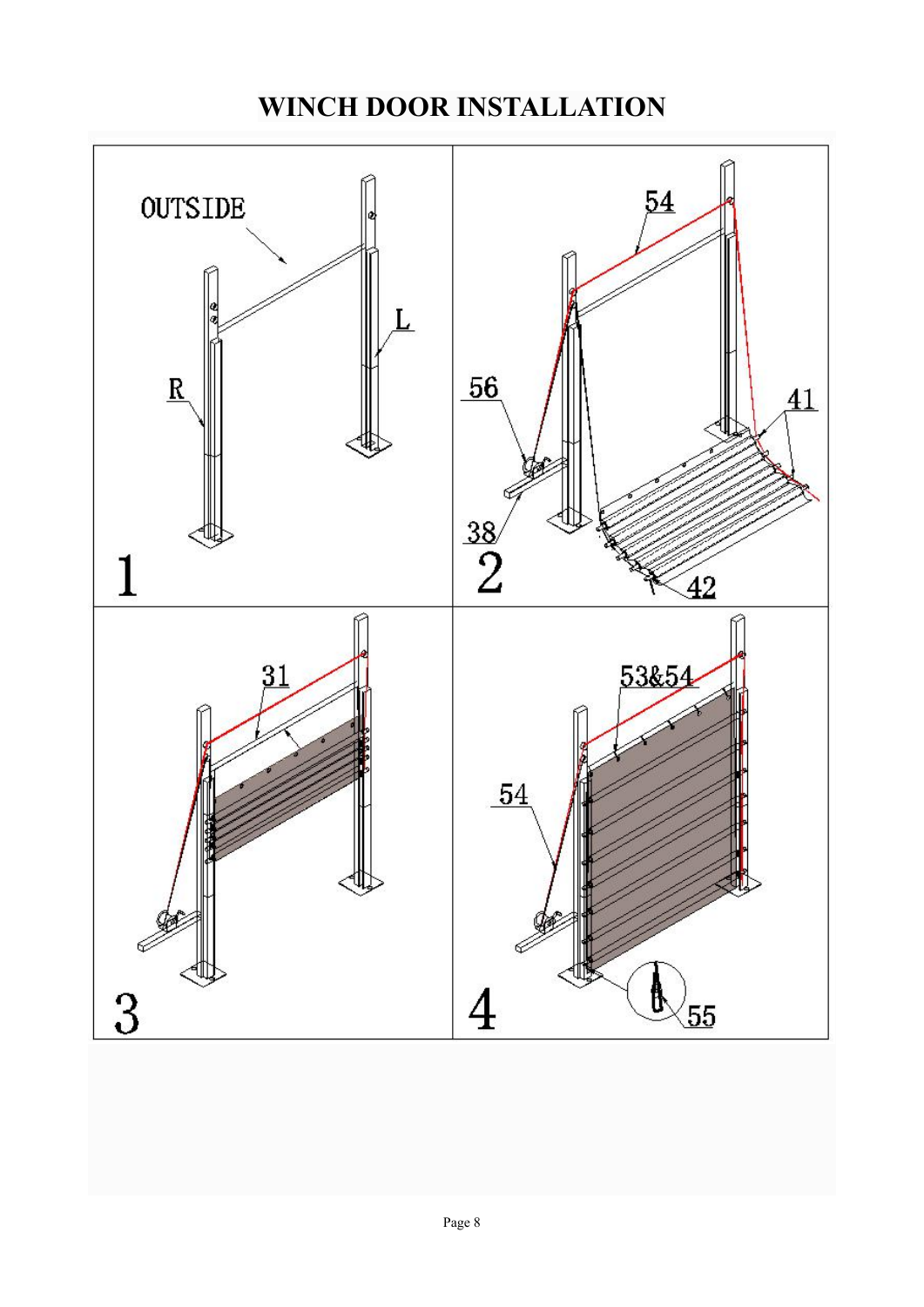- 1. Install the front door frame and door winch bracket
- 2. Fix the winch to the bracket. Make sure the winch handle faces the outside. Refer to Figure 1.

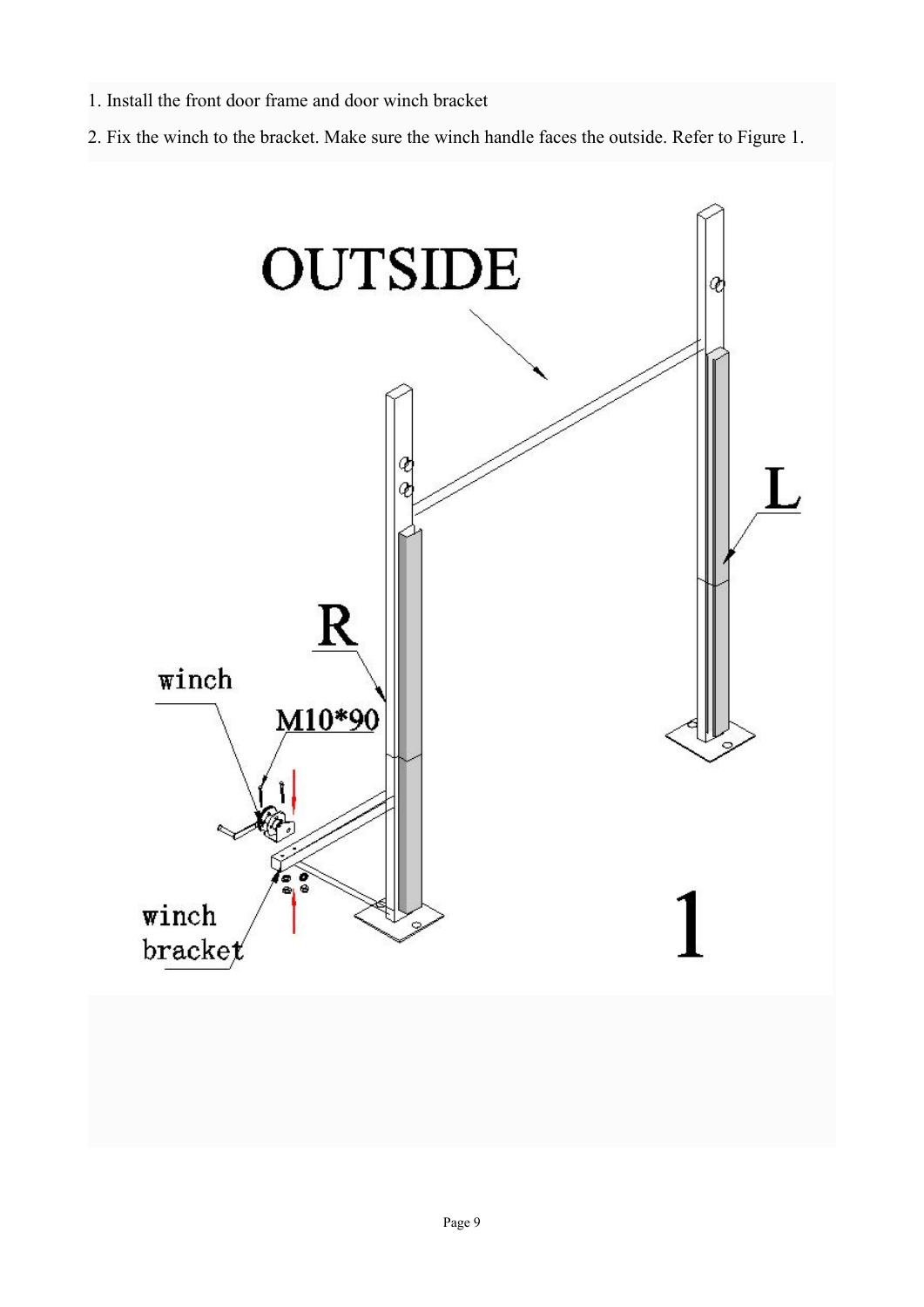3. Take out the door curtain cloth and lay it on the ground. Pay attention to the direction. The side with pipe pockets faces inward.

4. Connect the door bracing tube (2pcs/set) with M6x40 bolt.

5. Thread the door bracing tube into the pocket from top to bottom. Pay attention to the bottom bracing tube. There are holes on both sides for fixing steel wire rope. Refer to Figure 2.

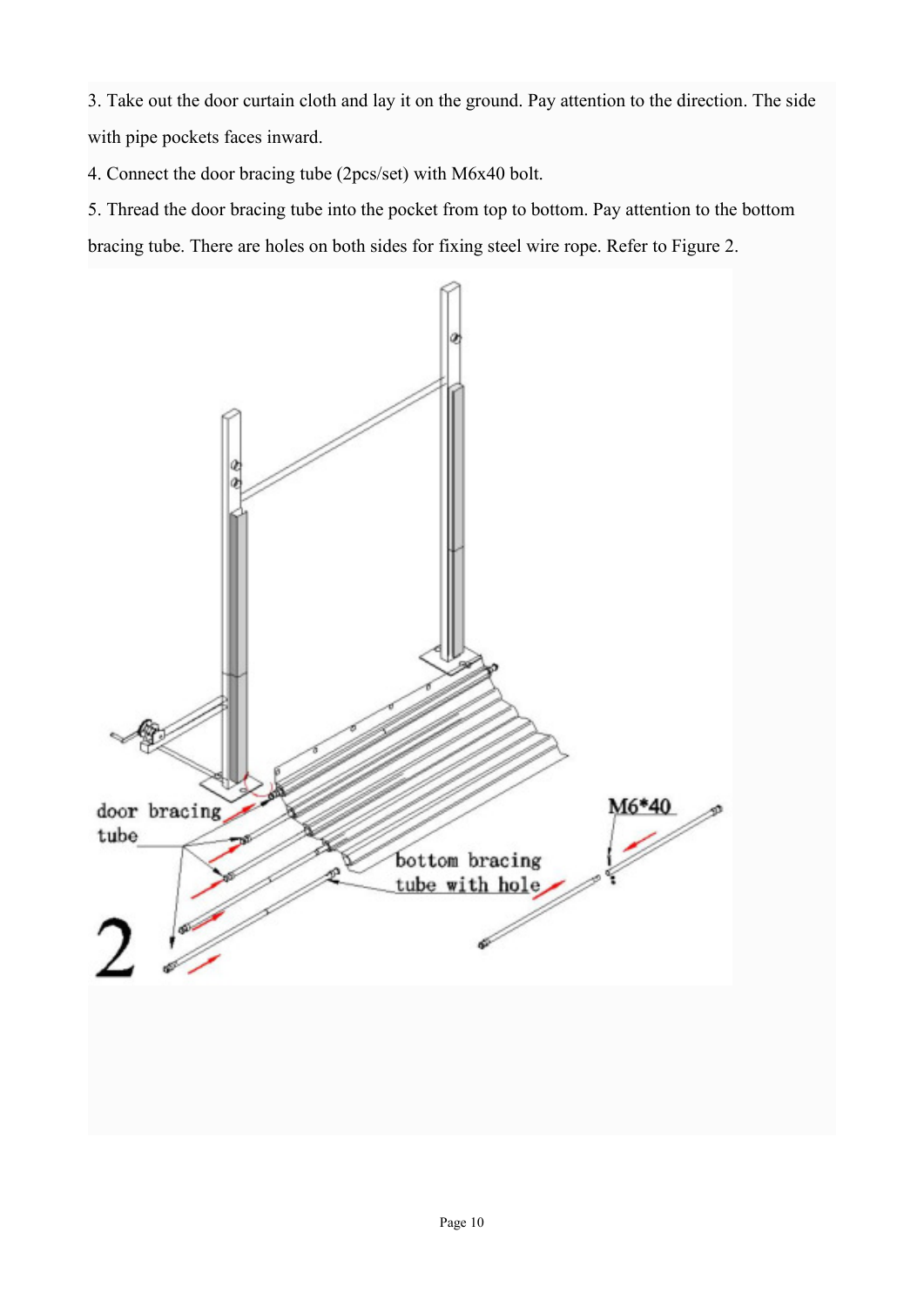6. Put the steel wire rope through the pulley on the door frame as shown in Figure 3, so that the steel wire rope is located on the inner side of the door frame and on the same plane as the pulley, and then the steel wire rope sags naturally. Keep the length of both sides equal, and naturally sag to the ground.

7. Fix each end of steel wire rope to the hole on bottom bracing tube with steel wire clamps. Make sure fix it firmly.

8. Put the door bracing tube into the track from the gap at the bottom, from top to bottom.

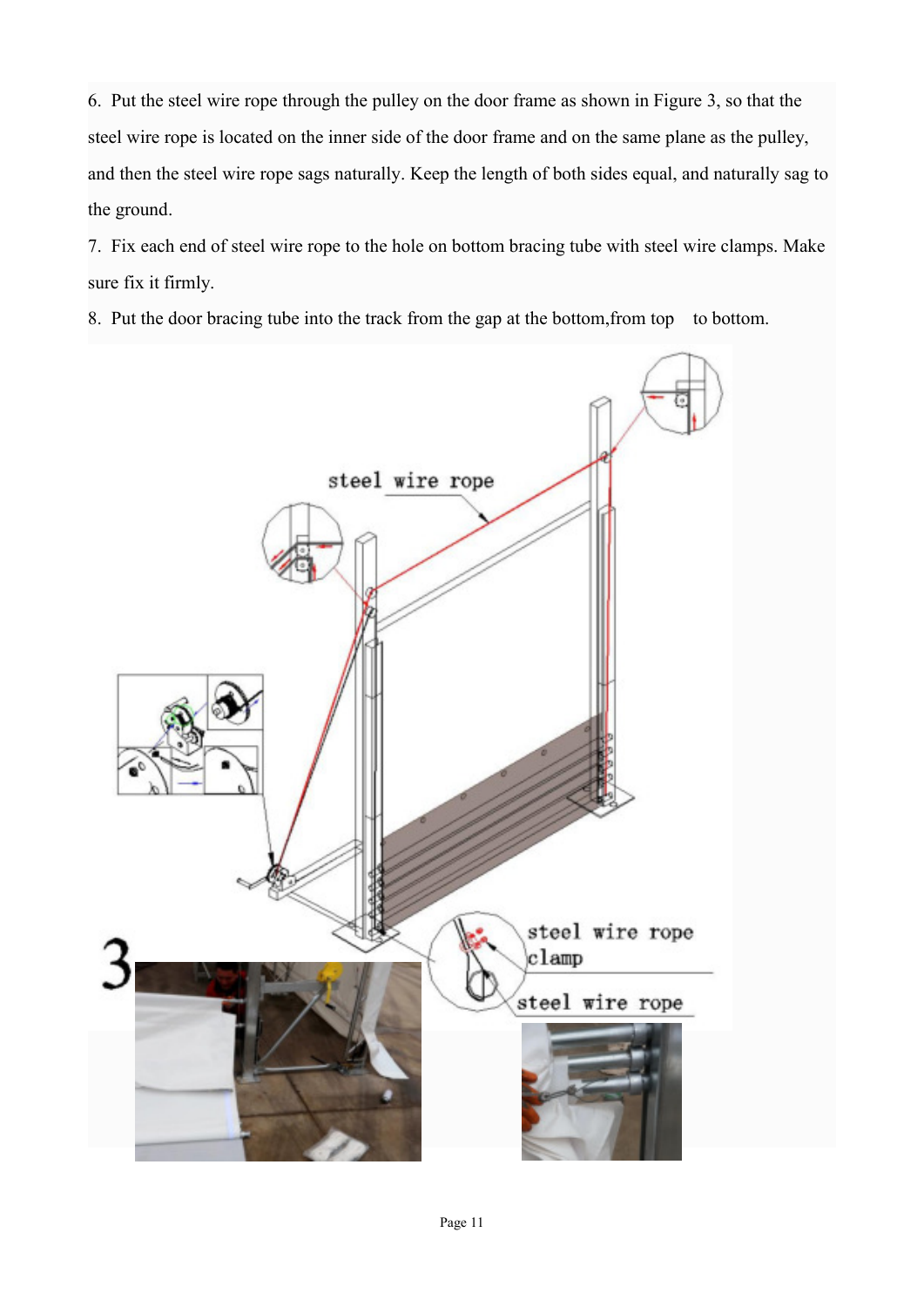9. Adjust the length of the steel wire rope to be equal on both sides.Fix the wire rope fold to the hole in the winch. Refer to Figure 4.

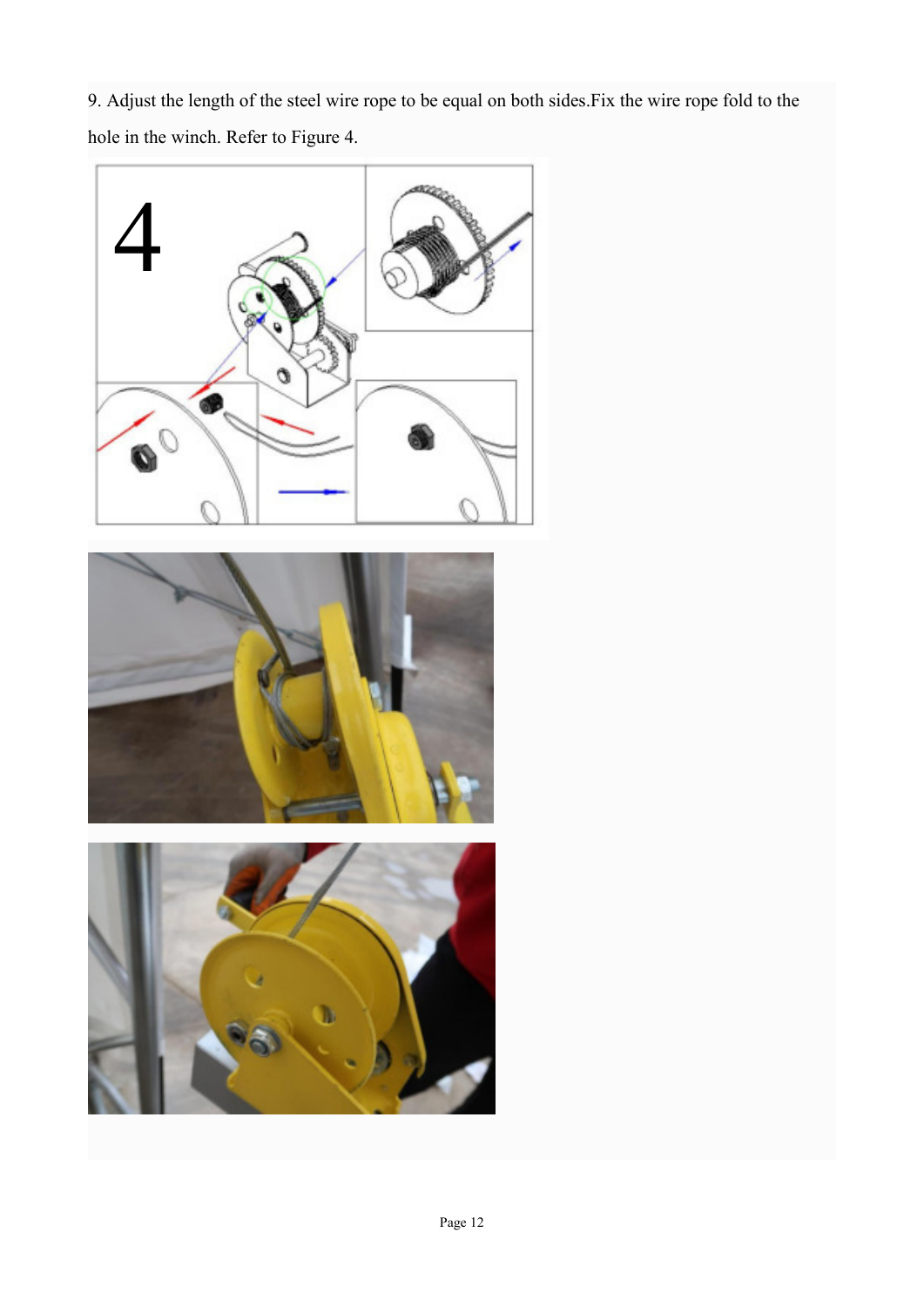10. Turn the winch clockwise to lift the door curtain cloth and bracing tubes to a position about 40-50cm away from the cross beam. Lace the eyelets on the cloth to cross beam with a rope. Refer to Figure 5.

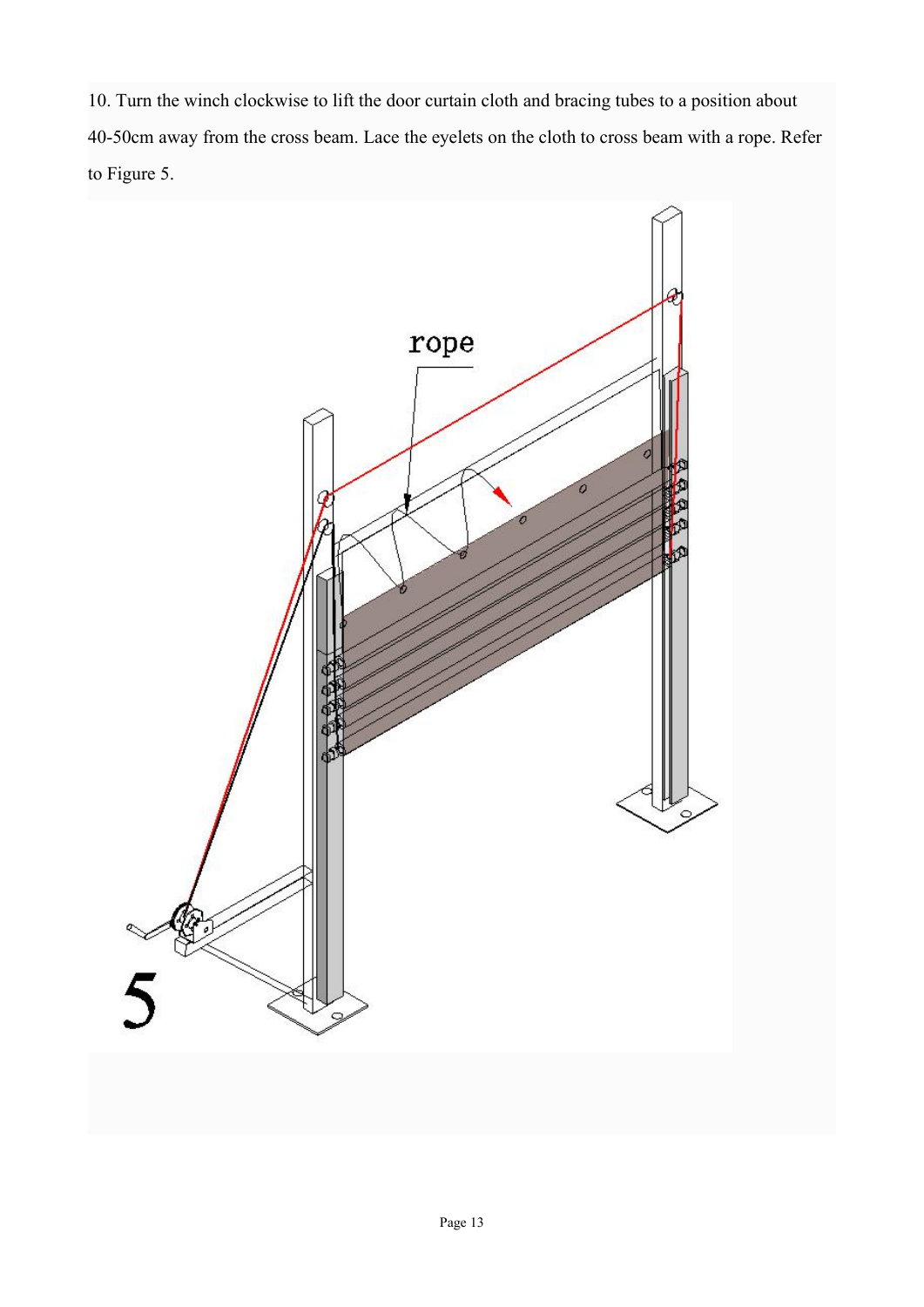11. Now the winch door installation is completed.Turn the winch clockwise to raise and counterclockwise to lower the door. The steel wire rope shall be evenly wound on the winch so that the door can rise and fall smoothly.

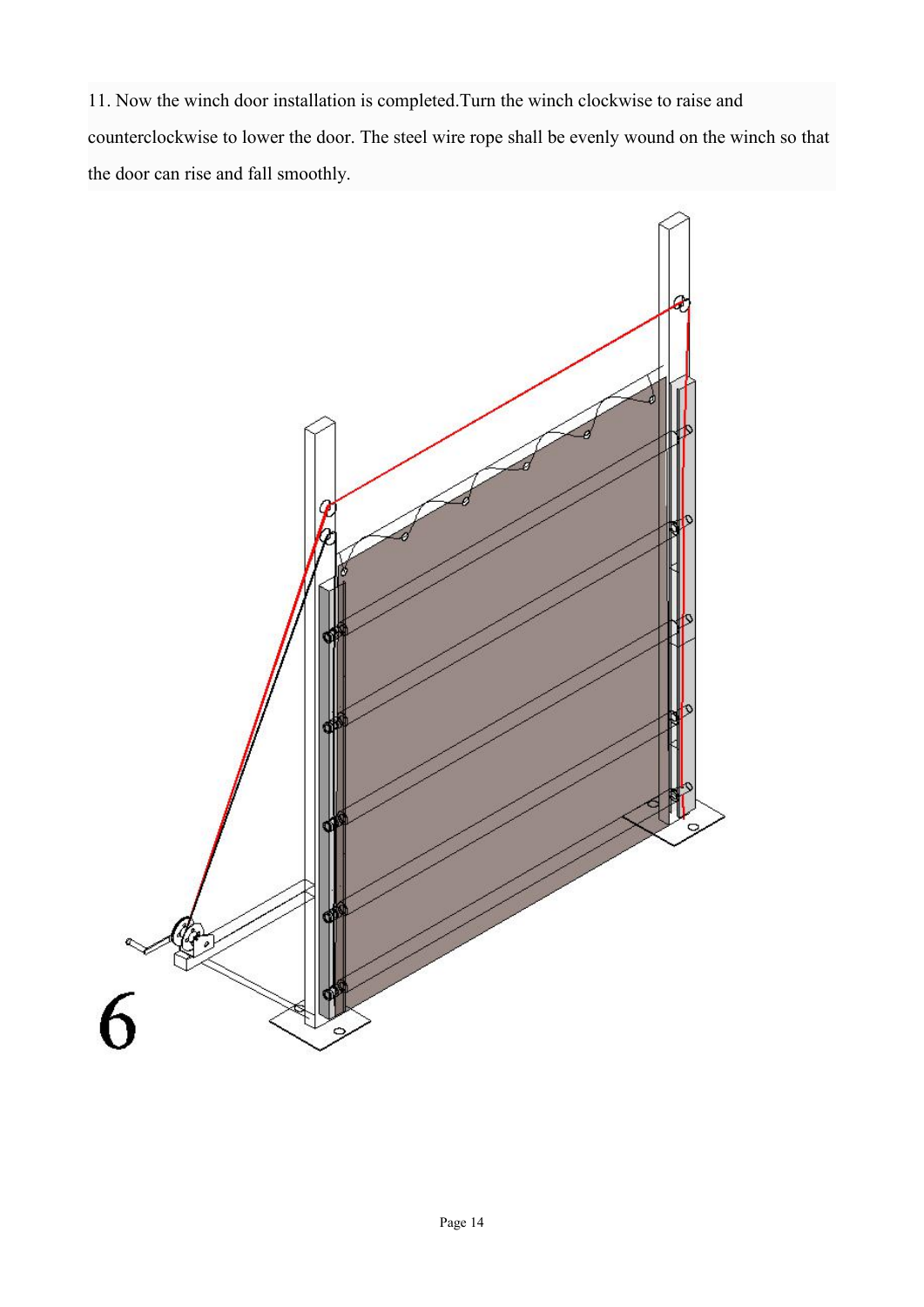## **COVER INSTALLATION**

## **Installation for End Wall Basing on 40ft standard container (2.6m, 8'6'' high)**

Winch door size: W4.0xH4.88m (13ftx16ft)

**Note:** Need to put the bottom bracing tube(No.42) into the second last row of pocket.